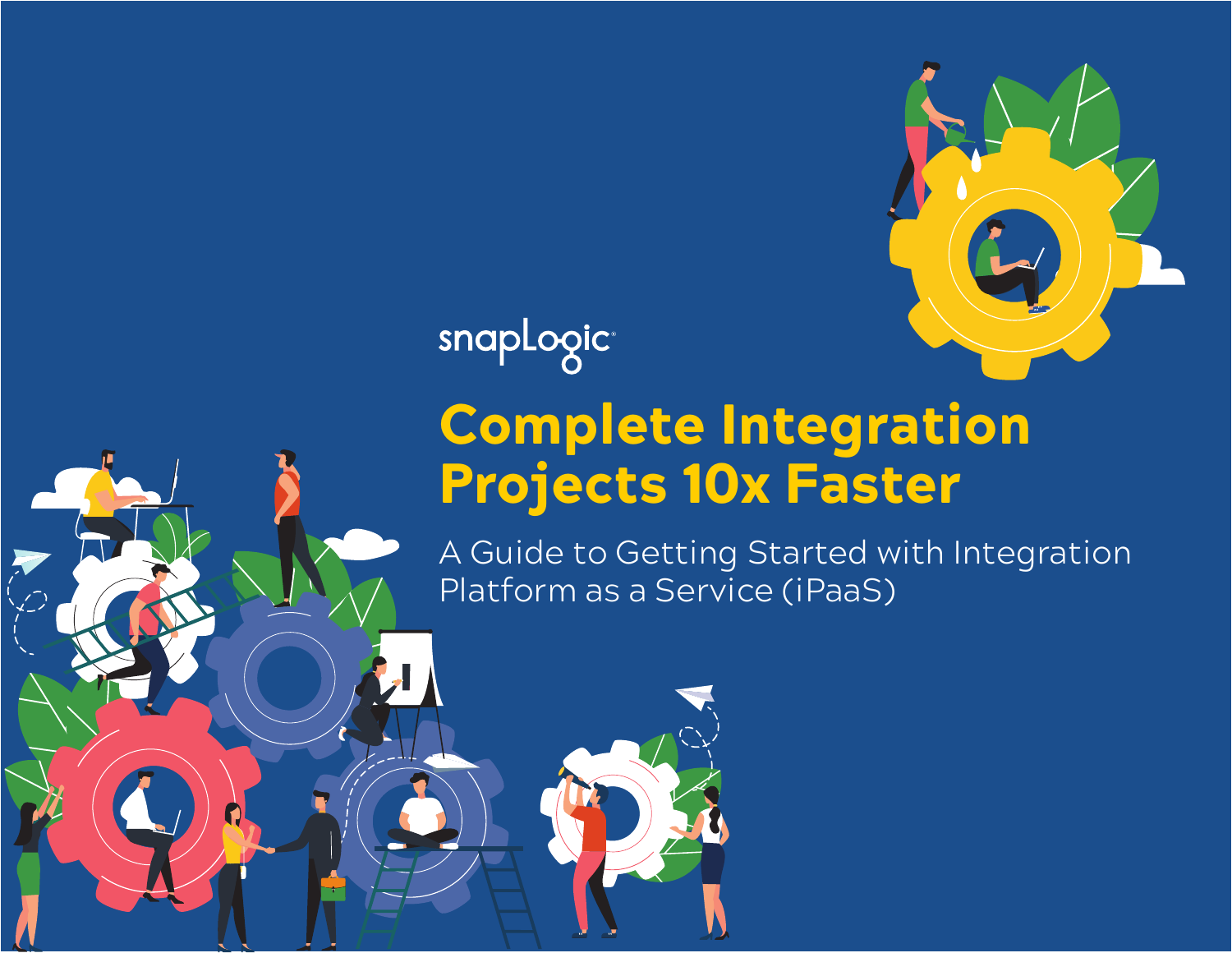# **Contents**

| Introduction                                    | 3              |
|-------------------------------------------------|----------------|
| Recognize these top 3 pain points?              | $\overline{4}$ |
| The true cost of not-fast-enough integrations   | 5              |
| So, what is the solution?                       | $\overline{7}$ |
| <b>iPaaS Vendor Checklist</b>                   | 8              |
| The SnapLogic Intelligent Integration Platform  | 9              |
| How organizations are benefiting from SnapLogic | 11             |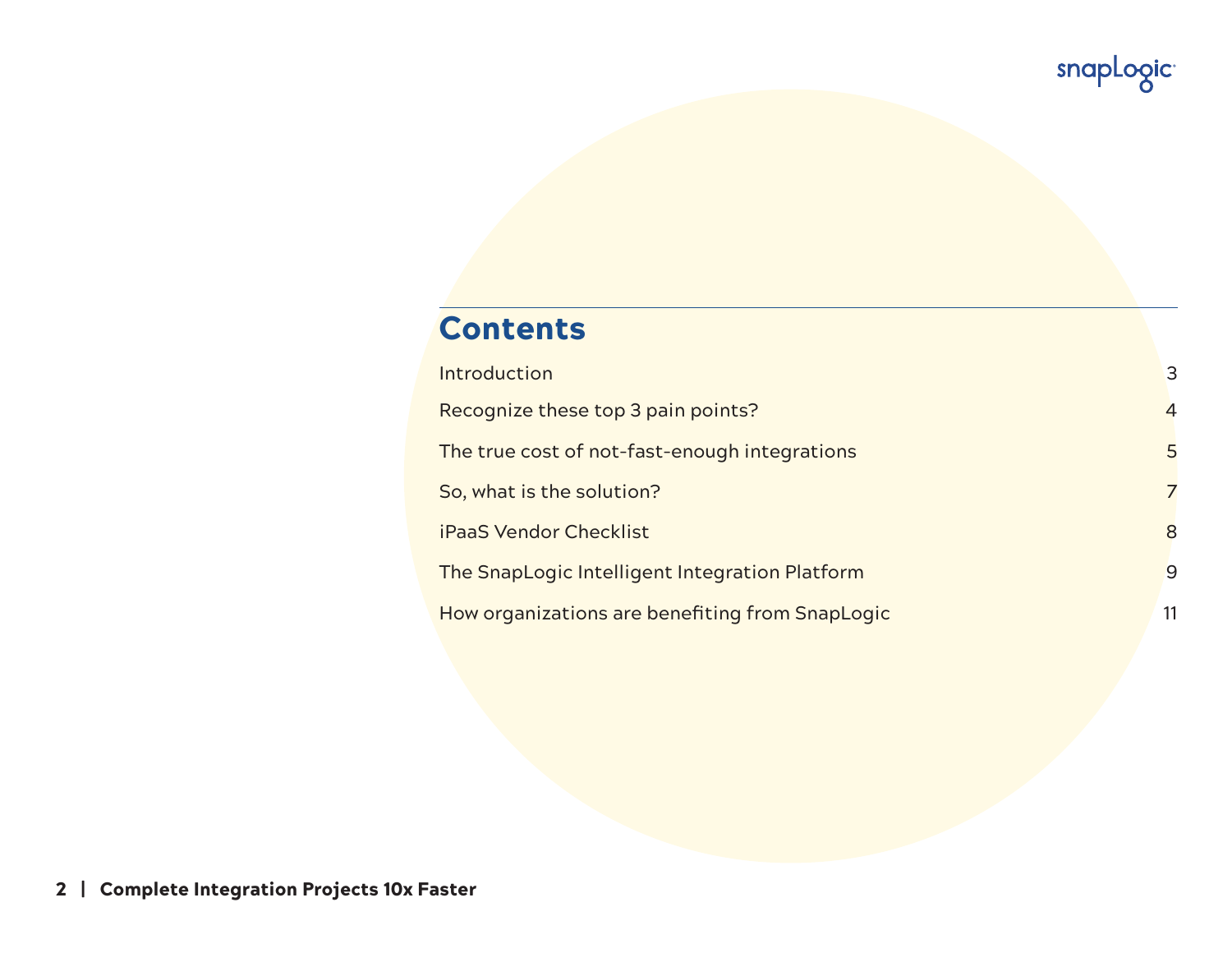# Move to the cloud, they said. It will be easy, they said. Here's why it's not.

Organizations, of all sizes and across all industries, are digitally transforming to be mobile and agile as they aim to deliver the truly connected customer experience needed to differentiate today. Moving to the cloud is imperative for modern customer experiences, yet most organizations soon realize that moving legacy onpremises systems to the cloud takes time and in some cases, isn't possible right now.

Add to that the massive amounts of structured, semi-structured, and increasingly unstructured data they must process and make sense of. Say nothing of safeguarding proprietary and sensitive data about employees and customers and staying within the bounds of regulatory mandates.

In short, the data landscape of the modern enterprise is dynamic, fragmented, and complex. And as a result, valuable data is often siloed in hundreds of applications and data sources across the enterprise, preventing the organization from achieving their data-driven ambitions.

How to connect this data is a huge pain point. Modern applications can deliver great customer experiences, but without the ability to integrate apps and data across the customer journey, organizations cannot gain the 360 degree view of the customer needed to keep pace with their evolving expectations.

And, it's not like global organizations can hit pause and complete their digitalization behind closed doors. Customers expect a modern interactive experience with brands while the organization scrambles behind the scenes to keep pace with the technical changes required.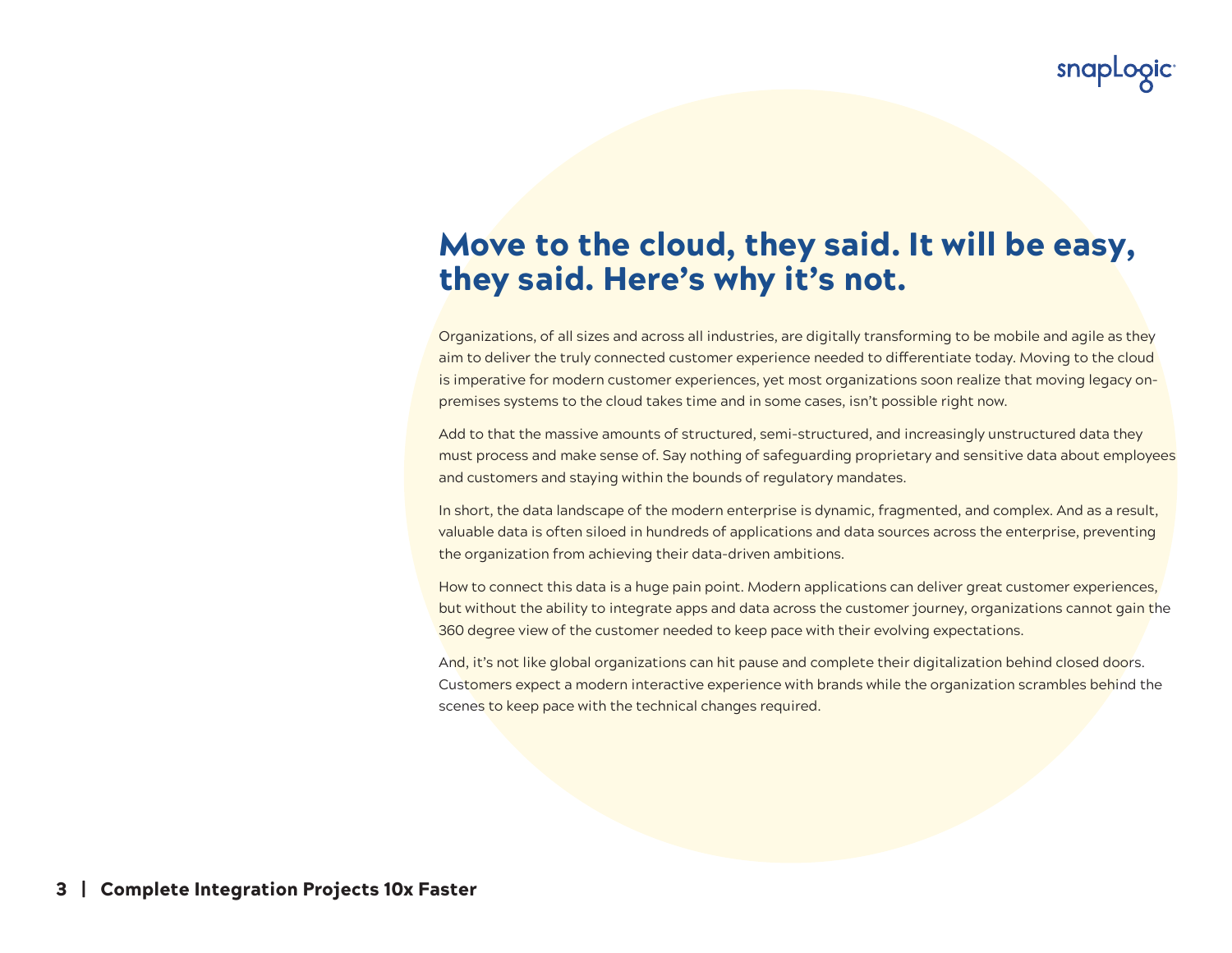







### Recognize these top 3 pain points?

The struggle is real and here are the top 3 pain points we see organizations grappling with:

#### 1. Connecting legacy tech to the cloud

Legacy tech needs to connect to the cloud, but using on-prem middleware to support this creates a lot of conflicts. SaaS applications get updated frequently and often automatically, but on-prem solutions do not and require manual updates. Without iPaaS, it's extremely difficult to connect apps and data within a hybrid environment.

#### 2. Scaling integration processes

Organizations soon find out that lightweight iSaaS (Integration Software as a Service) solutions have limits and can't support the needs of the global enterprise. There is complex orchestration, on-prem processing for sensitive data, and little to no extensibility to work around problems. Scaling integrations is a critical issue that directly impacts customer experience and every delay that slows integration puts the business at risk – compared to your competitors who are integrating faster.

#### 3. Acquiring value from the data

Once iSaaS solutions are deemed inadequate, enterprises turn to iPaaS. But not every iPaaS is built alike and many iPaaS vendors have challenges with data warehouse support, big data processing, and data capture and data preparation for machine learning.

Organizations know that the challenges of connecting data and applications is a problem that must be solved. It isn't a question of deciding to integrate data and apps, but how fast and effectively you can do so, at scale.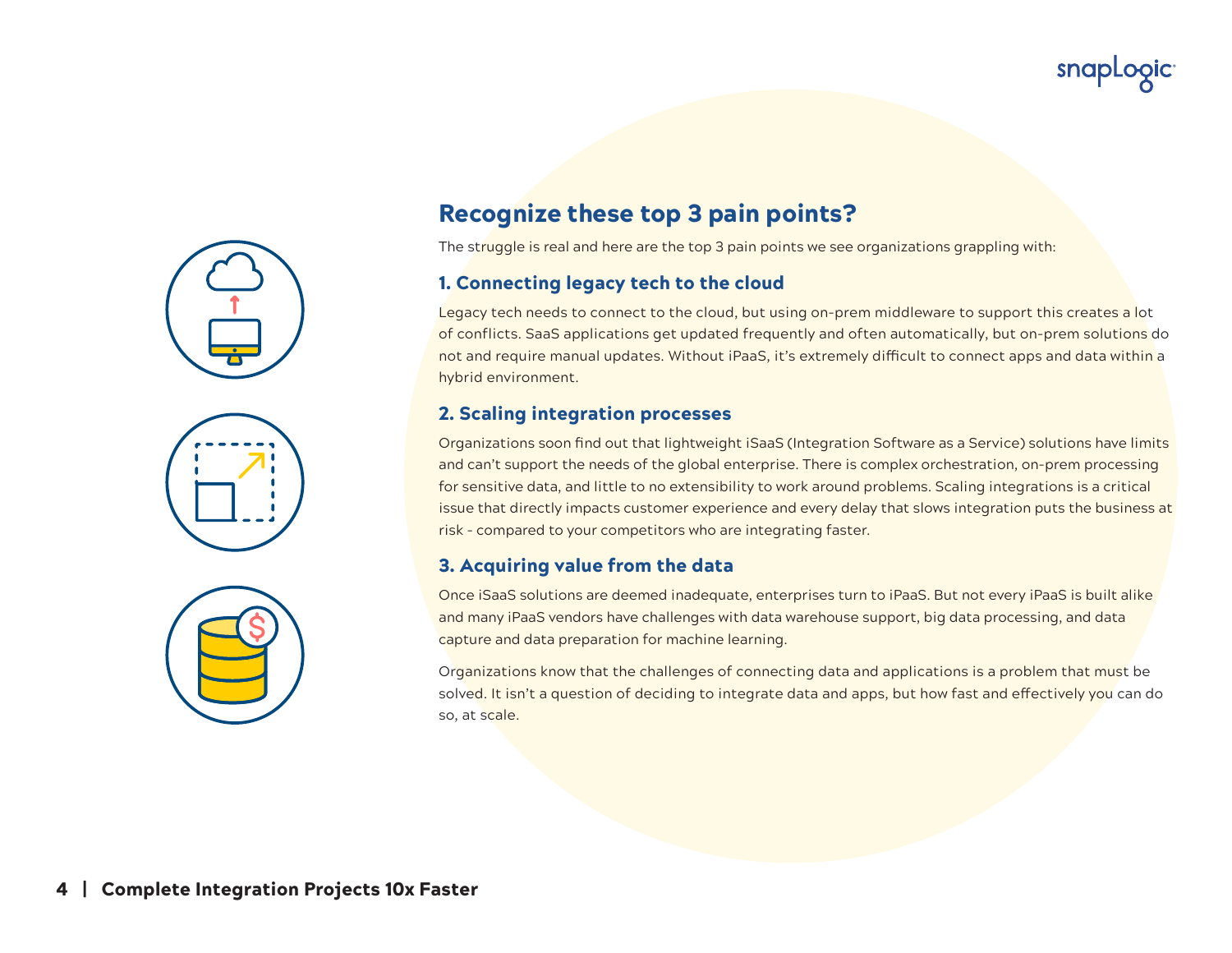### The true cost of not-fast-enough integrations

Let's look at some numbers\*:

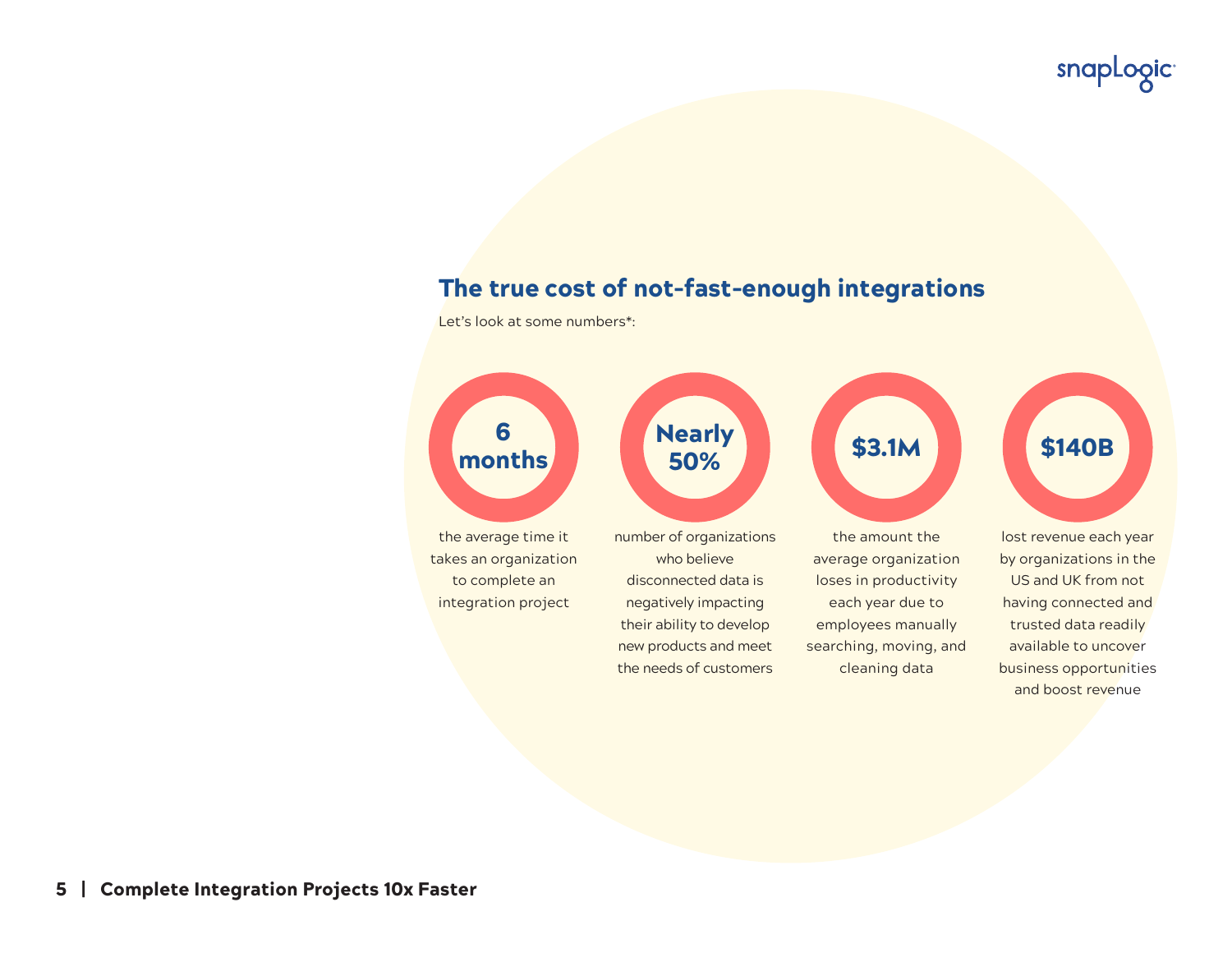Organizations need to connect many disparate entities – cloud platforms, SaaS apps, on-premises apps, social, IoT, big data, databases, data warehouses, analytic tools, subsidiaries, vendors, partners, and so much more. The architecture is complex. The IT delivery gap to support business transformation is growing. There are huge and growing demands on IT today but their capacity has remained static.

But what are many organizations trying to do? Old-fashioned hand-coded integrations performed by a team of integration specialists (who are hard to find these days, by the way) and who even at their best capacity cannot keep pace with the volume and complexity of integrations that need to be built and maintained.

Without the ability to integrate faster and at scale, organizations can't respond quickly enough to business requirements and lack access to the data and intelligence that create competitive advantage. Ultimately, the customer experience suffers and when that happens, businesses risk becoming irrelevant because customers don't wait for them to catch up. They go where the best experience is offered – where they feel seen, understood, and valued with minimum effort on their part.

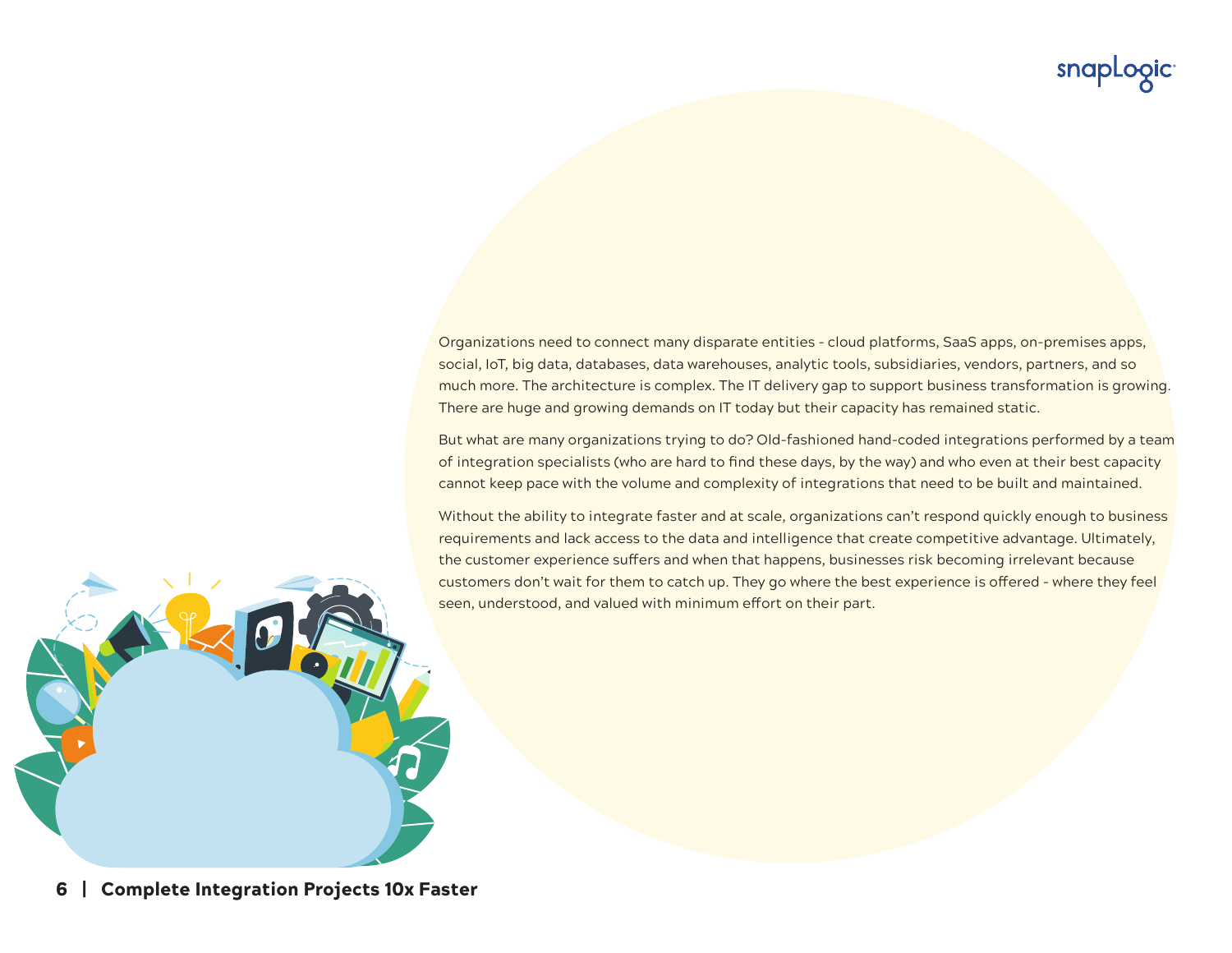

# So, what is the solution?

#### An iPaaS built for the enterprise

Again, not every iPaaS is the same. Your iPaaS must be able to address multiple challenges across different constituents, deployment models, endpoints, and data modes. An enterprise iPaaS must also address all major use cases: application integration, data integration, API management, B2B integration, and data engineering.

So what should you look for? Before you begin to look at vendors, there are a few steps to take:

#### 1. Define your use cases:

- $\square$  Cloud migration
- $\square$  Process automation
- □ Cloud analytics
- Digital transformation
- Agile IT

#### 2. Determine your user personas and their skill sets:

- **Integration specialists:** trained integration experts
- **Ad-hoc integrators:** technical but not fully-dedicated integration experts
- **Citizen integrators:** non-technical business users with little to no previous integration experience

#### 3. Identify your buying criteria:

- $\square$  Ease of use
- $\Box$  Productivity and user experience
- $\Box$  Fit for purpose
- $\Pi$  Time to market
- $\Box$  Pricing and TCO
- $\square$  Support and service coupled with a strong partner ecosystem
- □ Functional requirements
- $\Box$  Support for emerging use cases
- $\Box$  Platform versatility that satisfies future needs

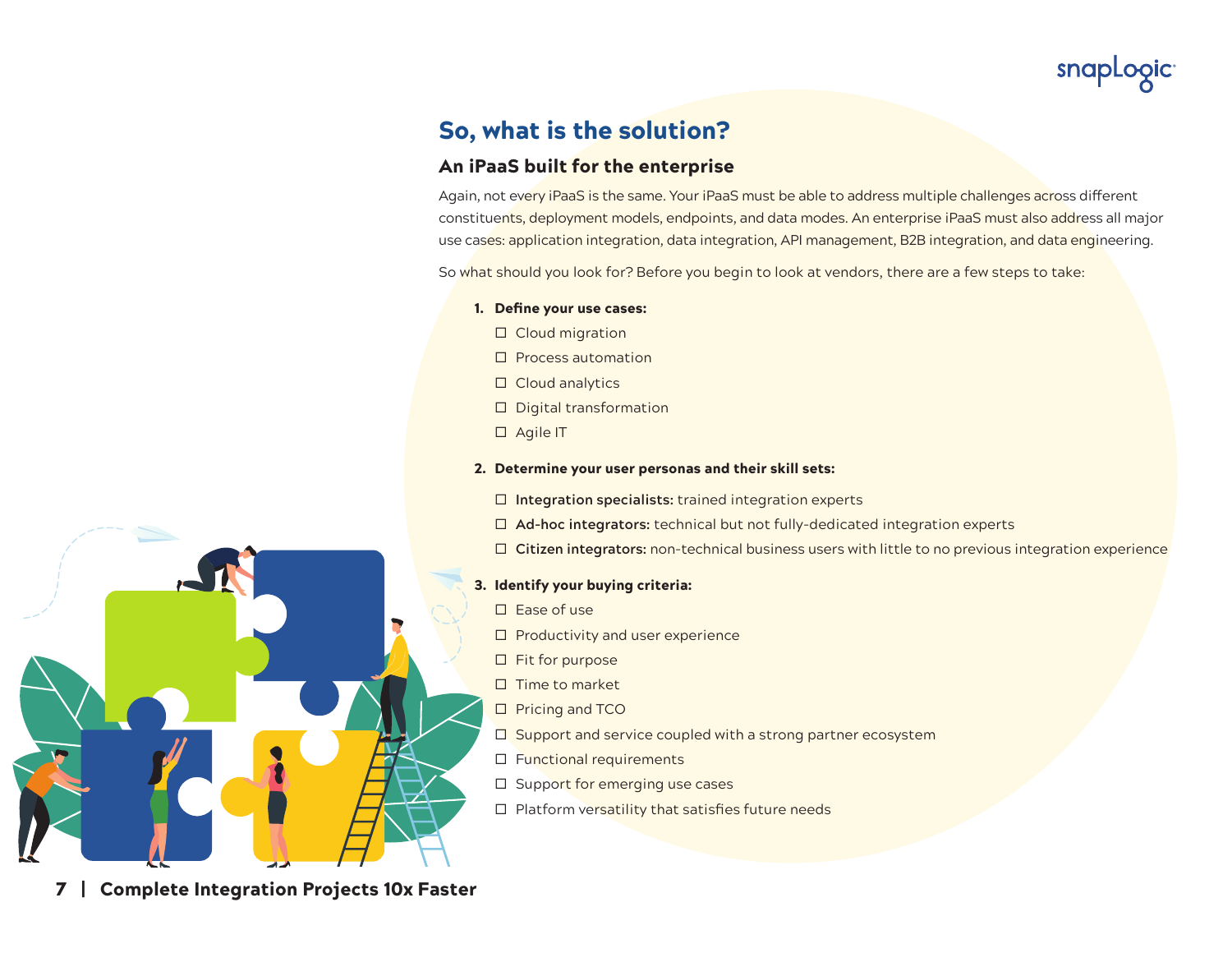

## iPaaS Vendor Checklist

Next, use this checklist to ask questions and compare vendors. Ask questions about:

#### Endpoints supported:

- $\square$  SaaS applications
- $\Box$  On-premises applications

APIs

- □ Mobile
- $\Pi$  IoT
- $\n *D*atabases\n$
- □ Data marts/data lakes/data warehouses
- □ Analytic tools
- $\square$  Partners, suppliers, and customers

#### Performance and scalability

- $\square$  Reliable, high performant integrations
- $\square$  System uptime
- $\Box$  Fast, high-volume data throughput
- $\square$  Scale as your projects grow

#### Deployment models supported

- □ On-premises
- $\Box$  Cloud
- □ Hybrid

#### Pricing and TCO

- $\square$  Clear, transparent, flexible pricing options
- $\Box$  Upfront cost vs total cost over time

#### Data models

- $\square$  Real-time
- □ Streaming
- $\Box$  Event-based
- $\Box$  Batch

#### User personas supported

- $\square$  Integration specialists
- $\Box$  Ad-hoc integrators
- $\square$  Citizen integrators

#### Programs to ensure ongoing success

- □ Support
- Service
- $\square$  Training and certification
- □ Community
- Partners
- □ Customer success

Vendors should provide clear and transparent responses, be able to demonstrate with customer case stories and references (check those!), and interact with you and your team in a way that feels collaborative rather than transactive.

8 | Complete Integration Projects 10x Faster

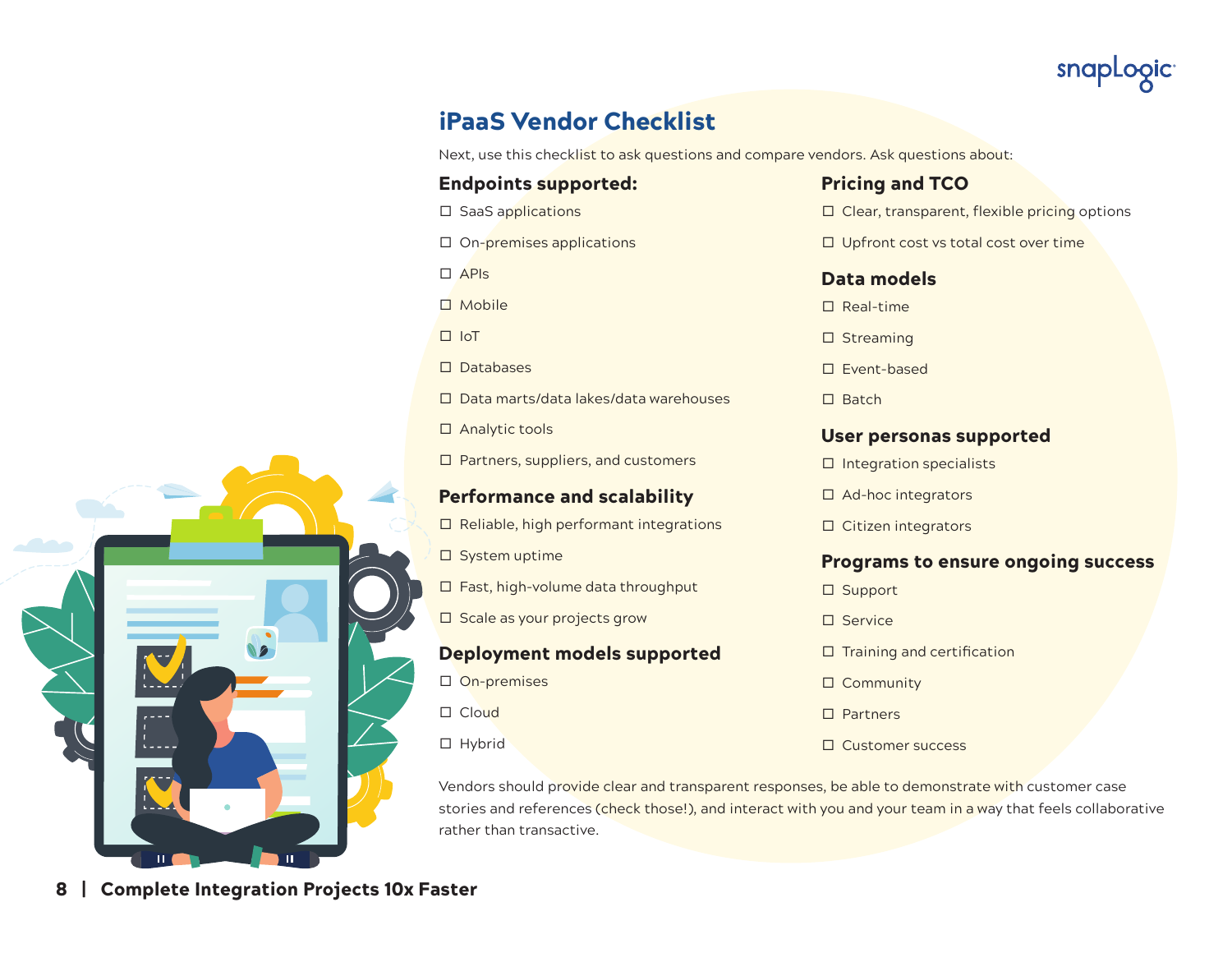# The SnapLogic Intelligent Integration Platform

SnapLogic continues to define what it means to be an intelligent integration platform and consistently delivers unmatched innovation to ensure customer success. Only SnapLogic provides:

- y **A single, unified platform for all integration projects:** application integration, data integration, API management, B2B integration, data engineering
- y **A simple, intuitive, self-service interface** together with a powerful, scalable, enterprise-grade platform
- **Powerful, breakthrough AI capabilities** to accelerate productivity, integrations, and time to value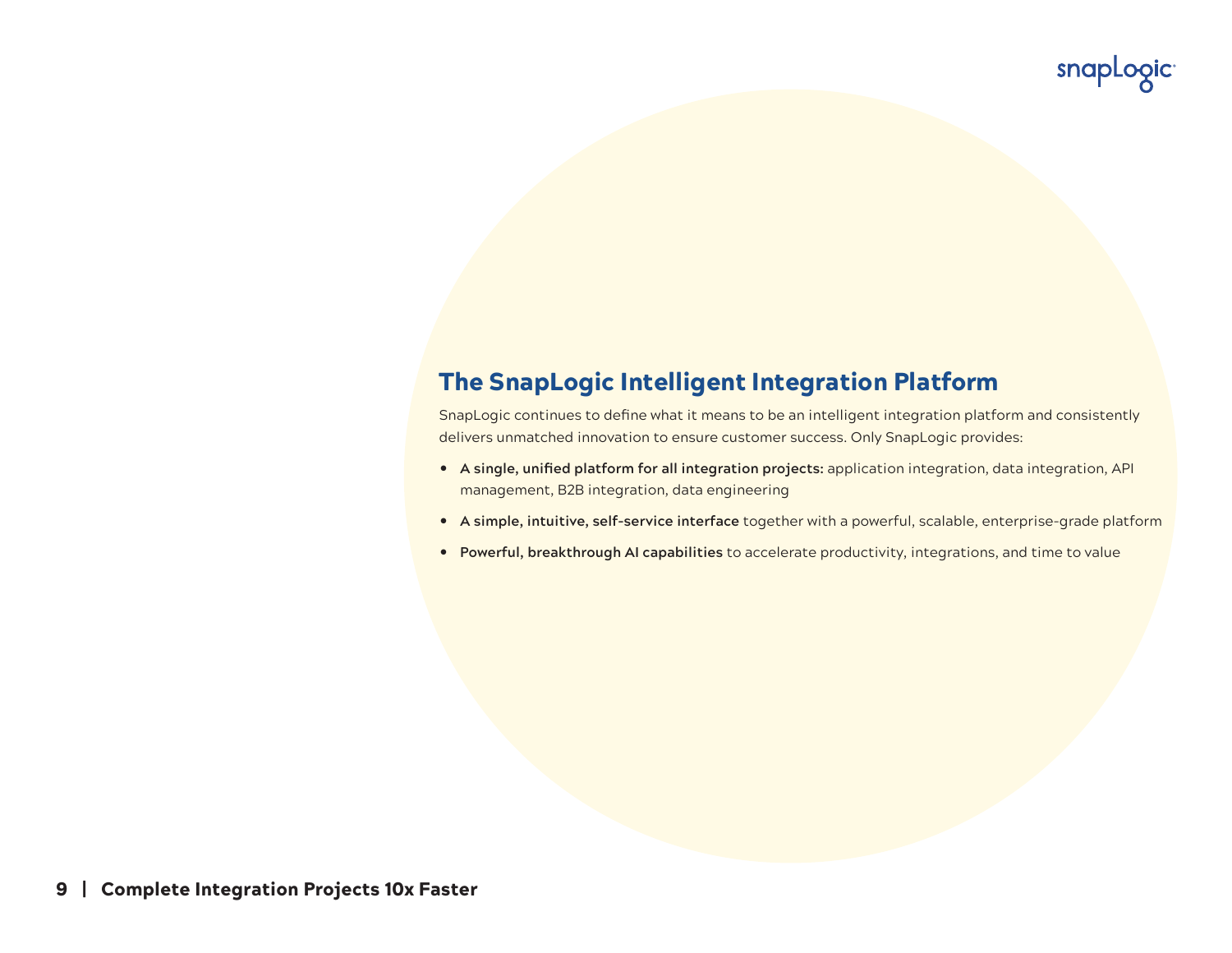snapLogic

The SnapLogic Intelligent Integration Platform is proven to be:



#### **Up to 10x faster time to complete integration projects**

- Self-service user interface, all browser-based no software to install or maintain
- Drag and drop app and data endpoints. No code!
- Self documenting, too



**1.3 trillion objects integrated per month for our customers**

- $\bullet$  Massive scale
- Robust security
- y On-Prem | Data Center | VPC and AWS | Azure | GCP deployment mix-n-match option



**Over 500 Snaps and thousands of REST/SOAP APIs provided**

- Others have connectors, we have Snaps for far superior abstraction
- Get data to and from diverse apps including Oracle, SAP, Workday, ServiceNow, Salesforce, and more
- Free Snap SDK included if you want to add your own custom Snaps to manage sprawl



#### **Cloud Data Warehouse and AI/ML support built in**

- The only iPaaS that does data right ETL functionality included in one unified platform, all on a single code base
- Powerful AI/ML features with easy data retrieval and top-yielding algorithms
- Deploy with a Cloud Data Warehouse or Data Mart like AWS Redshift and Snowflake using popular BI tools like PowerBI, Tableau, Qlik, Looker, and others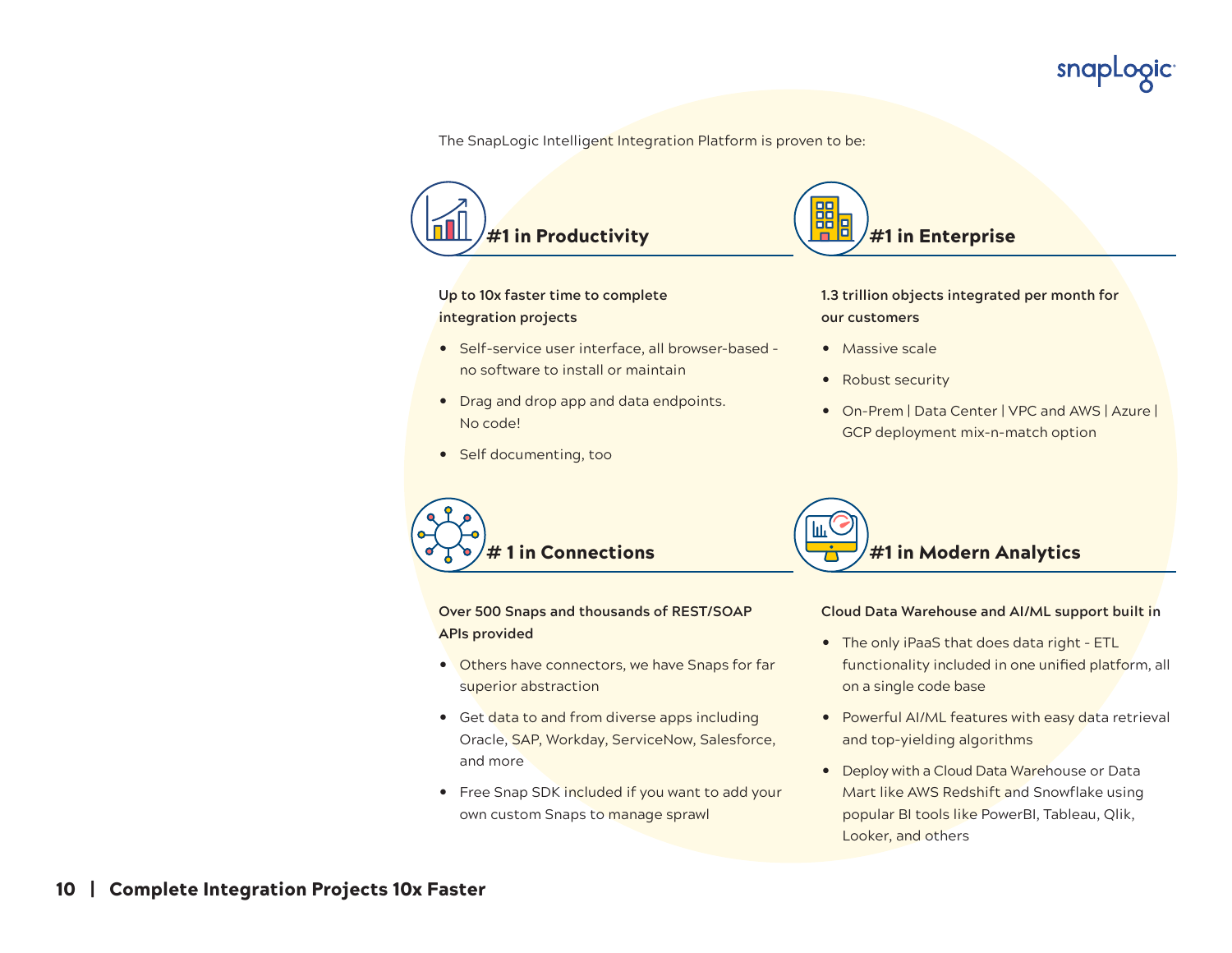JO<br>No

# How organizations are benefiting from SnapLogic

#### Magellan Health

The mission at leading healthcare provider Magellan Health was clear: deliver innovative products and services that resulted in business outcomes that were 10x greater than competitors by using breakthrough organizational techniques and modern exponential technologies.

With entrenched competitors 10, 20, even 30 times larger than Magellan, and a diverse and growing customer base that expected exceptional services without cost increases, Magellan's IT team set out to transform the company's IT operations and pave the path to the connected enterprise.

With SnapLogic, Magellan Health put integration at the center of their transformation and tackled five strategic, ambitious initiatives: Legacy Migration, B2B Integration, SaaS Connectivity, Automation, and Big Data.

#### Results:

- Integrated more than 20 SaaS applications including Workday, ServiceNow, Okta, and more
- Put more than 100 pipelines into production in record time
- Kept IT resources and budgets flat while the company more than doubled revenues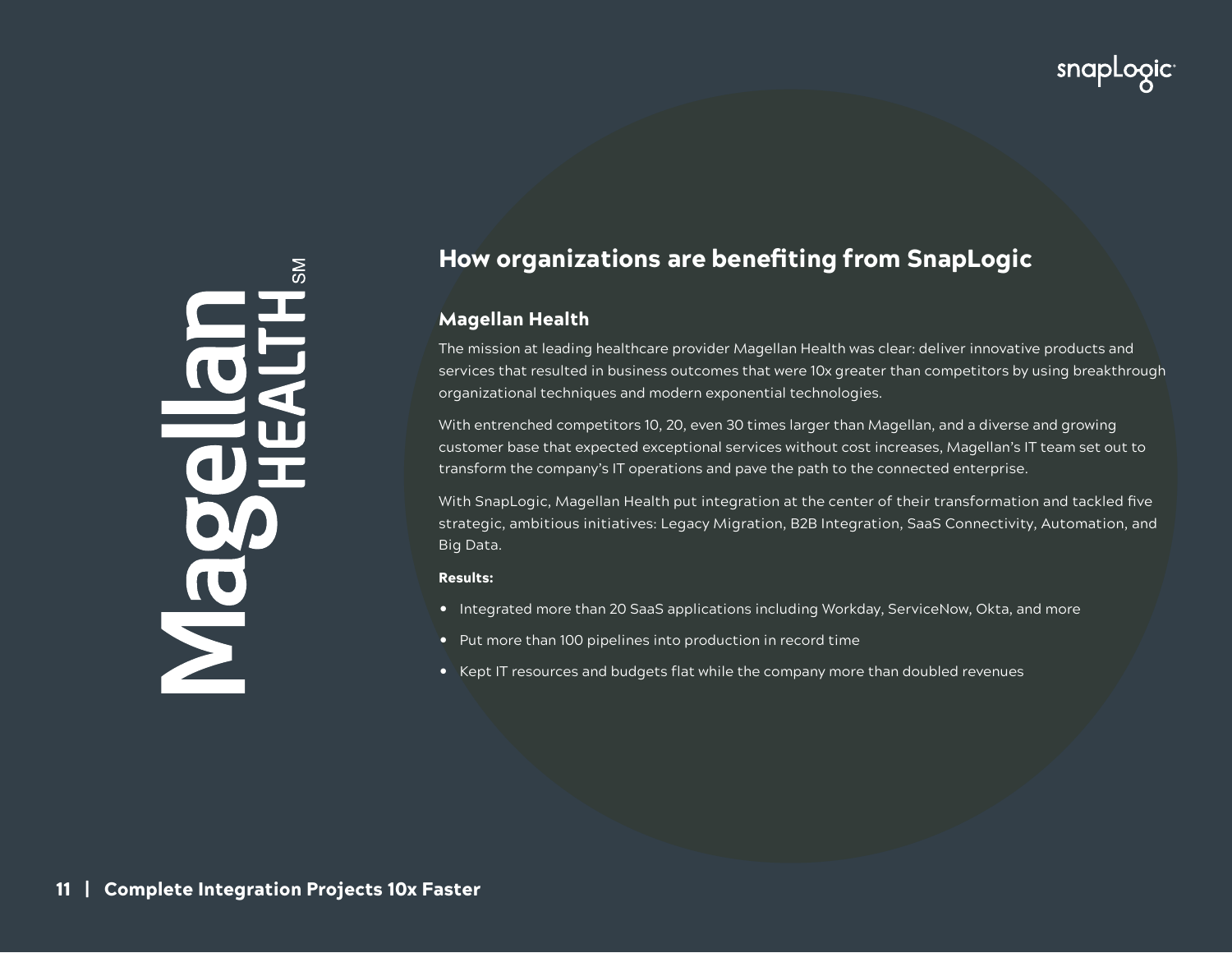KAPLAN)

#### Kaplan Test Prep

Kaplan Test Prep's goal is to provide programs and services for students to help them succeed in highstakes admissions and licenseship exams including the SAT, GMAT, USMLE, BAR review, and more. With the millions of students and professionals being helped, using big data to identify areas to innovate and transform their business was easier said than done.

Kaplan sought an iPaaS that could help them obtain data on student performance, customer issues, product usage, and corporate financials.

By utilizing SnapLogic, Kaplan Test Prep has been able to derive insights that have empowered them to uncover opportunities and improve the quality of their products and services.

#### Results:

- Reduced time to create data reports from 4 weeks to 3 days
- Ingested 50+ applications rapidly into their AWS Redshift data warehouse
- Enriched data reporting to fuel innovation in products and services
- Deployed an enterprise-standard technology connecting systems across the business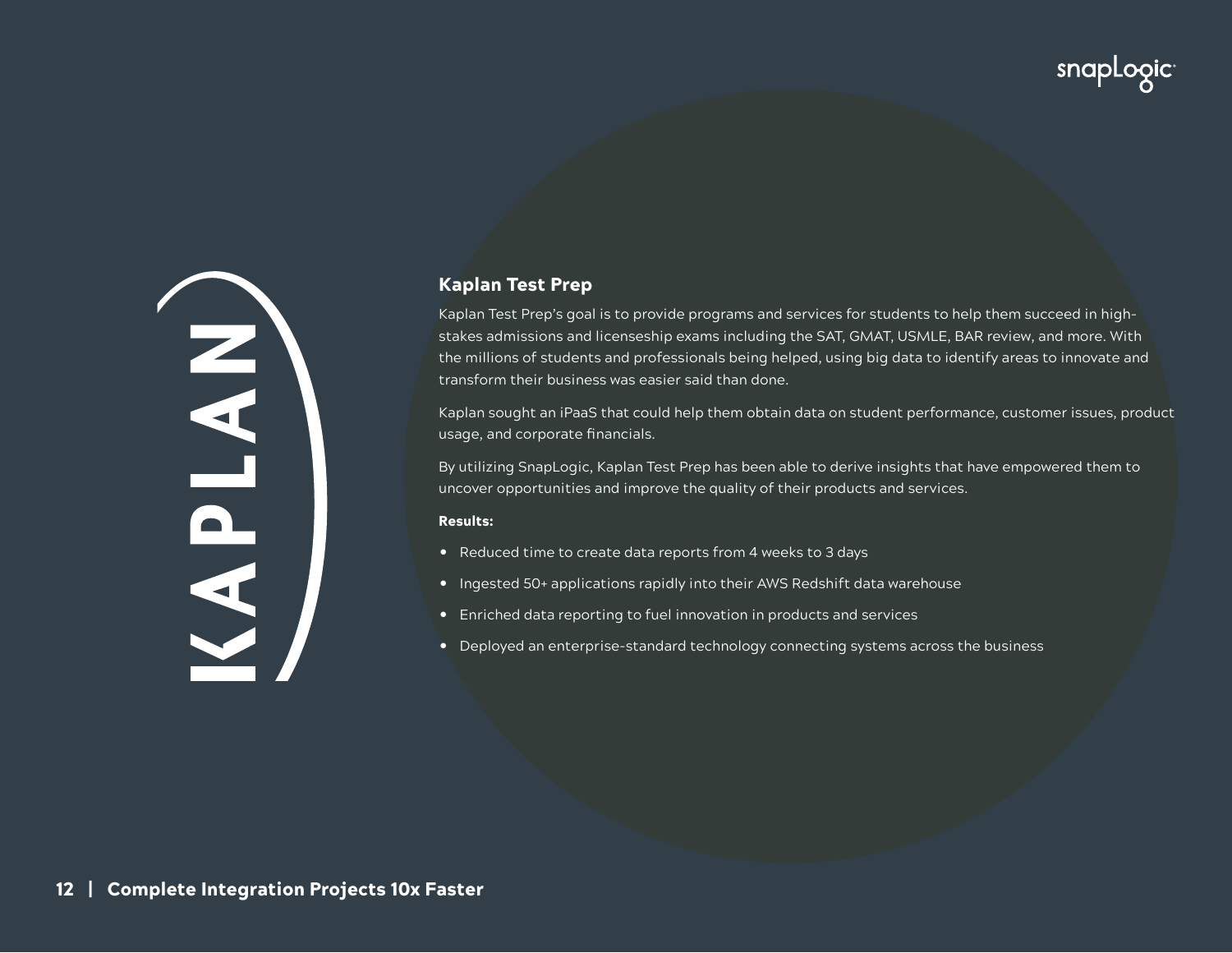#### Box



With SnapLogic, Box was able to gain real-time insights and increase visibility into customer data.

#### Results:

- More than 40 applications connected
- Increase from 25K to 13.5M documents processed per hour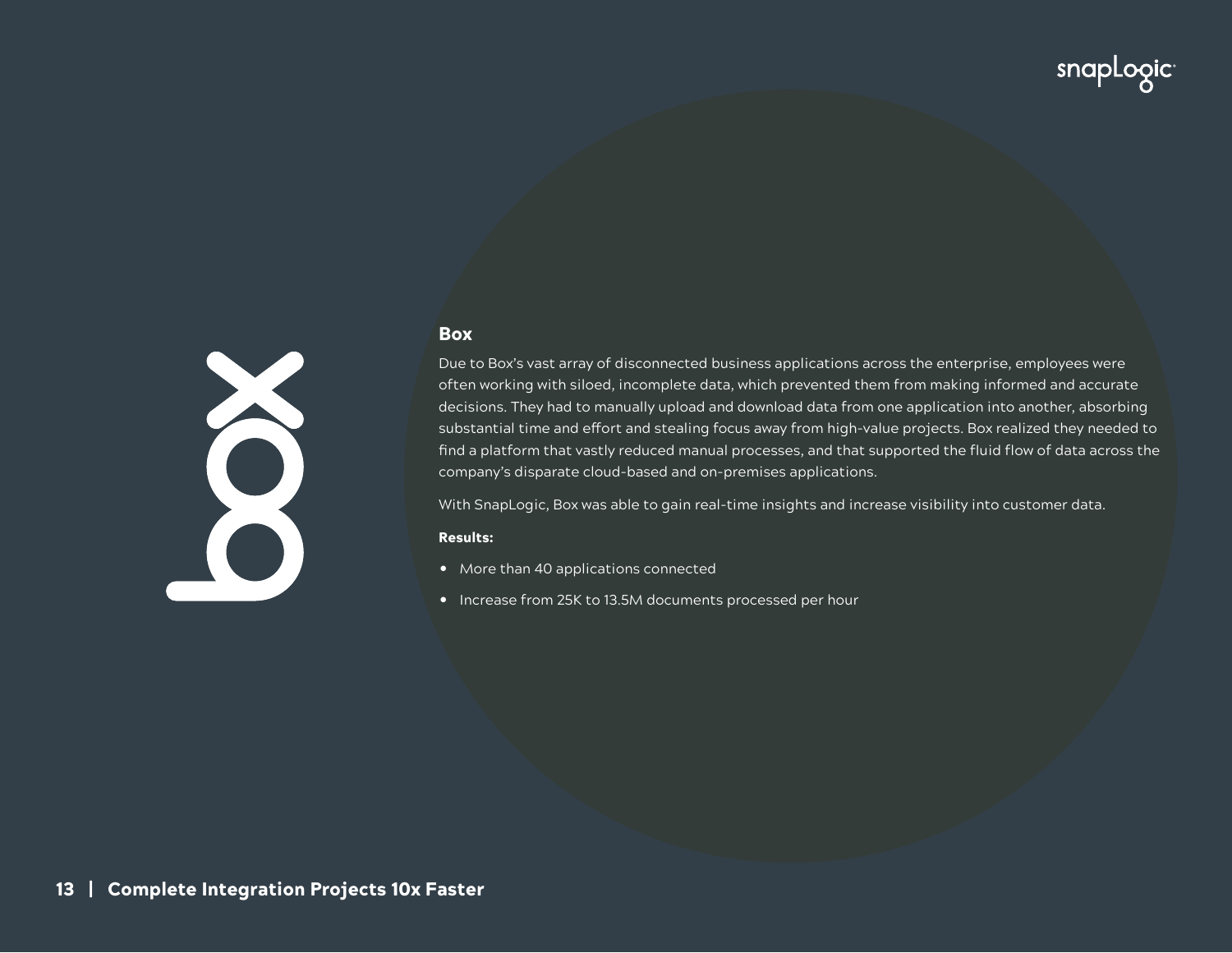

#### AstraZeneca

As pharmaceutical giant AstraZeneca embarked on new cloud-first initiatives, IT needed to bring numerous apps and data sources together with a globally-available, self-service integration platform that could be used by distributed teams with minimal corporate support or intervention. The company needed a comprehensive platform to execute over 300 integrations in just one year.

With SnapLogic, AstraZeneca was able to integrate applications, systems, and technologies across cloud platforms and its own on-premises investments with impressive scale.

#### Results:

- 100+ integrations completed within six months
- 300+ integrations completed within one year
- 4X faster development and integration of Salesforce